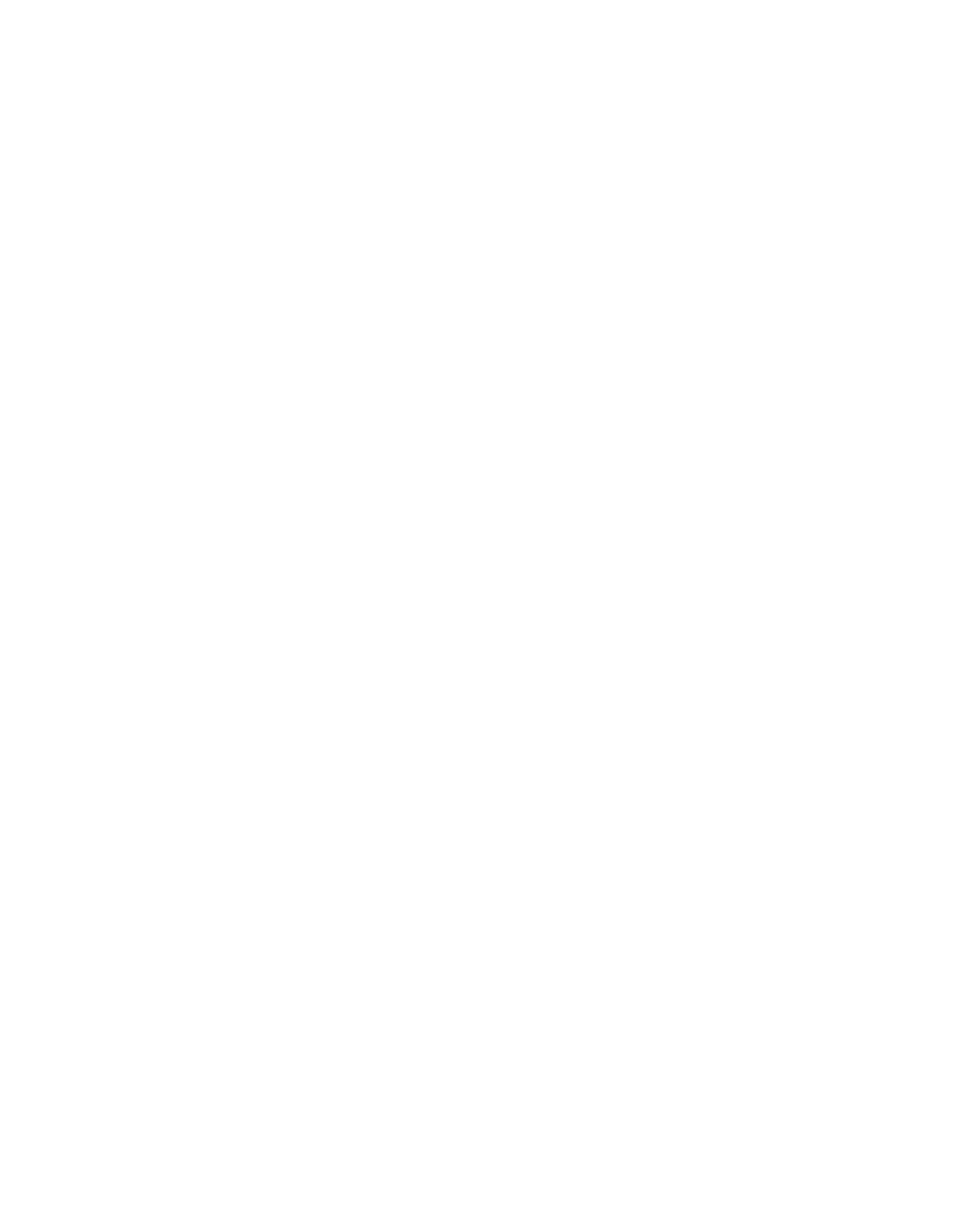# **HILL, Justice**.

l

[¶1] In these consolidated appeals, we consider Appellants', RaNaye Haney and Duane Haney (the Haneys), contention that the district court erred in dismissing their personal injury complaint against Appellees, Steven D. Cribbs<sup>1</sup> and DRM, Inc. (collectively DRM), for the reason that the Haneys served it on the Wyoming Attorney General and the Director of the Wyoming Department of Employment by regular U. S. Mail, rather than by certified mail return receipt requested. This case is docketed as Case No. 05-279.

[¶2] The district court's order dismissing the Haneys' case, followed by the Haneys' filing of a renewed and identical complaint on October 31, 2005 (this time properly served on the attorney general and the director, by certified mail return receipt requested), prompted the Haneys to urge the district court to submit two certified questions to this Court. In case No, 06-69, we agreed to answer: (1) Whether or not Wyoming's savings statute allowed the Haneys to refile their personal injury case even though the applicable statute of limitations had expired in the meantime; and (2) whether or not, for purposes of invoking the savings statute, the Haneys' civil action was "commenced by the filing of [their] complaint with the court."

[¶3] We will affirm the district court's order dismissing the complaint in Case No. 05- 279. In Case No. 06-69, we will answer the first certified question in the affirmative, i.e., the savings statute does allow the re-filing of the Haneys' complaint under the circumstances presented here. We will decline to answer the second question because our answer to the first question is dispositive, and it renders any answer to the second question unnecessary. See *Carlson v. Flocchini Investments*, 2005 WY 19, ¶ 25, 106 P.3d 847, 857 (Wyo. 2005).

[¶4] By order entered on July 18, 2006, this Court consolidated these appeals for the purpose of issuing this opinion.

# **FACTS AND PROCEEDINGS PERTINENT TO BOTH APPEALS**

[¶5] On June 25, 2001, RaNaye Haney was operating a City of Gillette garbage truck in Campbell County, Wyoming. She was struck from the rear by a truck driven by Steve Cribbs who was employed by DRM. Because her injuries occurred within the course and scope of her employment, Mrs. Haney received worker's compensation benefits of over \$196,000.00. On June 14, 2005, just days before the statute of limitations expired, the Haneys filed a complaint against DRM seeking to recover all damages she suffered in the accident. Such a suit is authorized by Wyo. Stat. Ann. § 27-14-105(a) (LexisNexis 2005), although the attorney general and the department (or the worker's compensation

<sup>&</sup>lt;sup>1</sup> The Haneys failed to achieve service of their complaint on Cribbs and he never became a party below or to this appeal.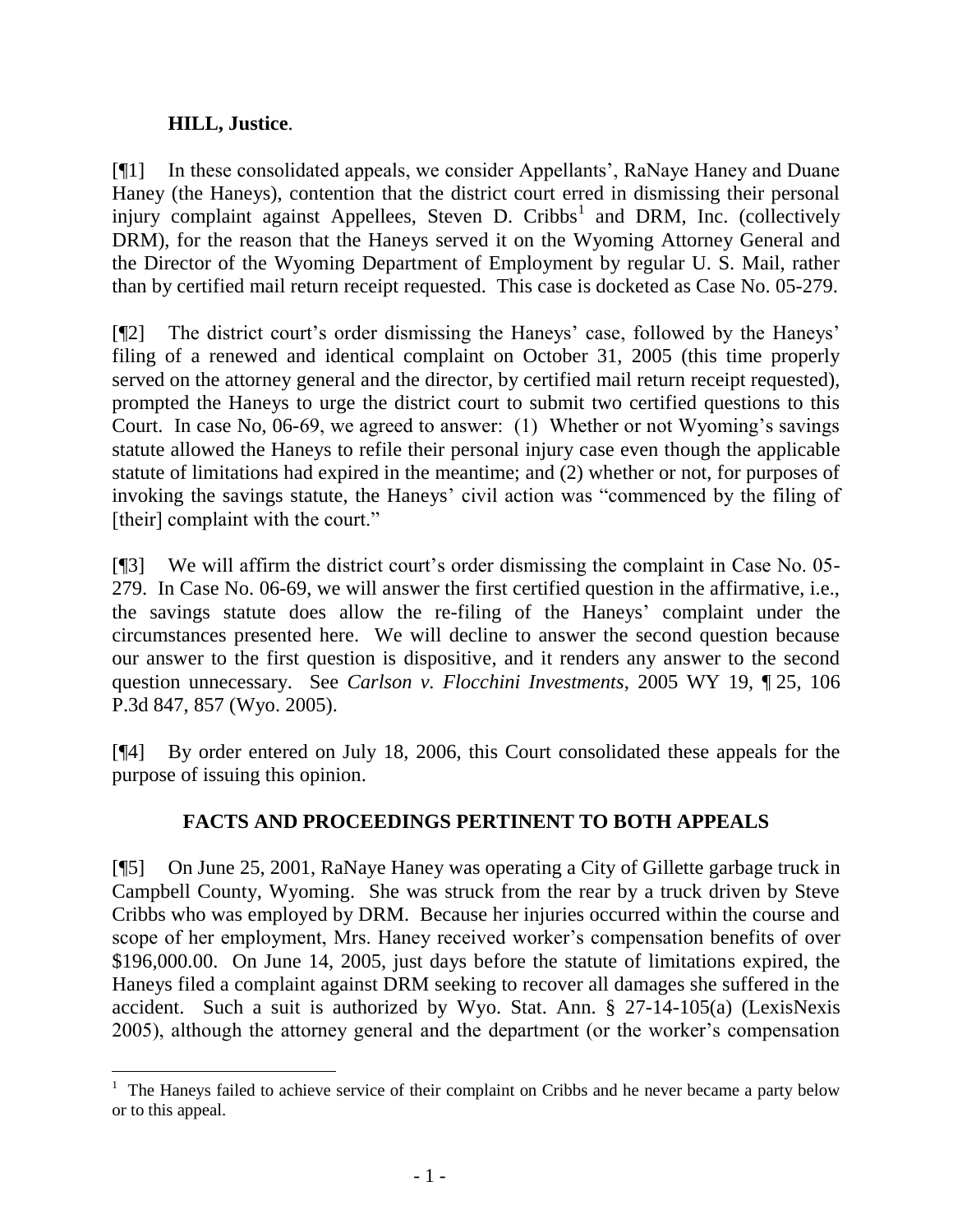division) must be given notice of it so that the State may perfect a limited lien on any damages awarded.<sup>2</sup> The statute of limitations applicable to this case is that found at Wyo. Stat. Ann. §  $1-3-105(a)(iv)(C)$  (LexisNexis 2005), which is four years.

[¶6] The complaint was served on DRM on June 16, 2004. Prior to the filing of the Haneys' complaint, the attorney general and the worker's compensation division received notice from counsel for the Haneys, of their intent to file the lawsuit at issue here. Later, a copy of the complaint was sent to the attorney general and to the worker's compensation division in a timely manner. DRM answered the complaint on July 27, 2005, and raised, among other issues, the district court's subject matter jurisdiction as a general defense (the specific theory it relied upon was not articulated in the answer). That answer was served on the Haneys, but not on the attorney general or the worker's compensation division.

[¶7] On August 19, 2005, after the statute of limitations for the filing of the Haneys' complaint had expired by force of the combined effect of  $\S$  1-3-105(a)(iv)(C), W.R.C.P. 3(b), § 27-14-105, and our decision in *Terex*, infra, DRM filed a motion to dismiss the complaint (and/or for summary judgment) for the reason that the district court lacked subject matter jurisdiction. Under Wyo. Stat. Ann. § 27-14-105 (LexisNexis 2005), the Haneys were required to serve, by certified mail, return receipt requested, a copy of the complaint filed in any such lawsuit, on the Wyoming Attorney General, and the Director of the Department of Employment:

> **§ 27-14-105. Action against third party; notice; subrogation; legal representation; payment under reservation of rights; actions by department.**

> (a) **If an employee covered by this act receives an injury under circumstances creating a legal liability in some person other than the employer to pay damages, the employee if engaged in work for his employer at the time of the injury is not deprived of any compensation to which he is entitled under this act. He may also pursue his remedy at law against the third party or the coemployee to the extent permitted by W.S. 27-14-104(a). Except as provided by subsections (b), (e) and (f) of this section, if the employee recovers from the third party or the coemployee in any manner including judgment,**

<sup>2</sup> The worker's compensation division is a part of the Department of Employment. The Department of Employment is headed by the director of the Department of Employment. Wyo. Stat. Ann. §§ 27-2-108 and 109 (LexisNexis 2005). Perhaps the legislature should clarify this statute, but we opine that service by certified mail, return receipt requested, either to the department itself, or to the worker's compensation division, would satisfy the statutory requirement.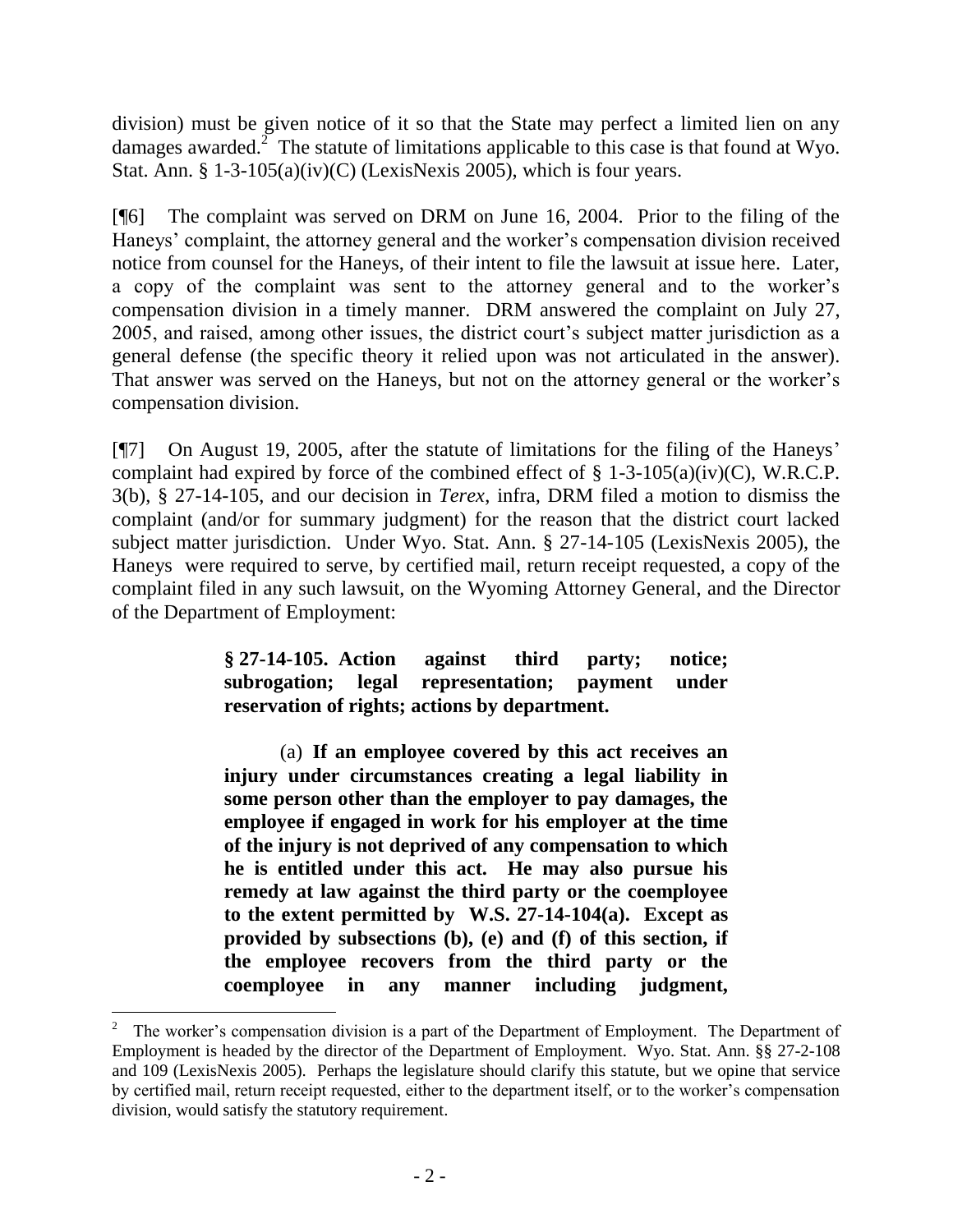**compromise, settlement or release, the state is entitled to be reimbursed for all payments made, or to be made, to or on behalf of the employee under this act but not to exceed one-third (1/3) of the total proceeds of the recovery without regard to the types of damages alleged in the third-party action.** All money received by the state under this section shall be credited to the worker's compensation account and considered in computing the employer's experience rating.

(b) **The director and the attorney general shall be served by certified mail return receipt requested with a copy of the complaint filed in any suit initiated pursuant to subsection (a) of this section. Service of the complaint on the director and attorney general is a jurisdictional requirement in order to maintain the suit.** The director and the attorney general shall be notified in writing by certified mail return receipt requested of any judgment, compromise, settlement or release entered into by an employee. **Before offering settlement to an employee, a third party or its insurer shall notify the state of the proposed settlement and give the state fifteen (15) days after receipt of such notice in which to object. If notice of proposed settlement is not provided, the state is entitled to initiate an independent action against the third party or its insurer for all payments made to and any amount reserved for or on behalf of the employee under this act. If there is a settlement, compromise or release entered into by the parties in claims against a person other than the employer, the attorney general representing the director shall be made a party in all such negotiations for settlement, compromise or release. The attorney general and the director, for purposes of facilitating compromise and settlement, may in a proper case authorize acceptance by the state of less than the state's claim for reimbursement. The proceeds of any judgment, settlement, compromise or release are encumbered by a continuing lien in favor of the state to the extent of the total amount of the state's claim for reimbursement under this section and for all current and future benefits under this act. The lien shall remain in effect until the state is paid the amount authorized under this section. In addition the person paying the settlement remains liable to the state for the state's claim unless the state through**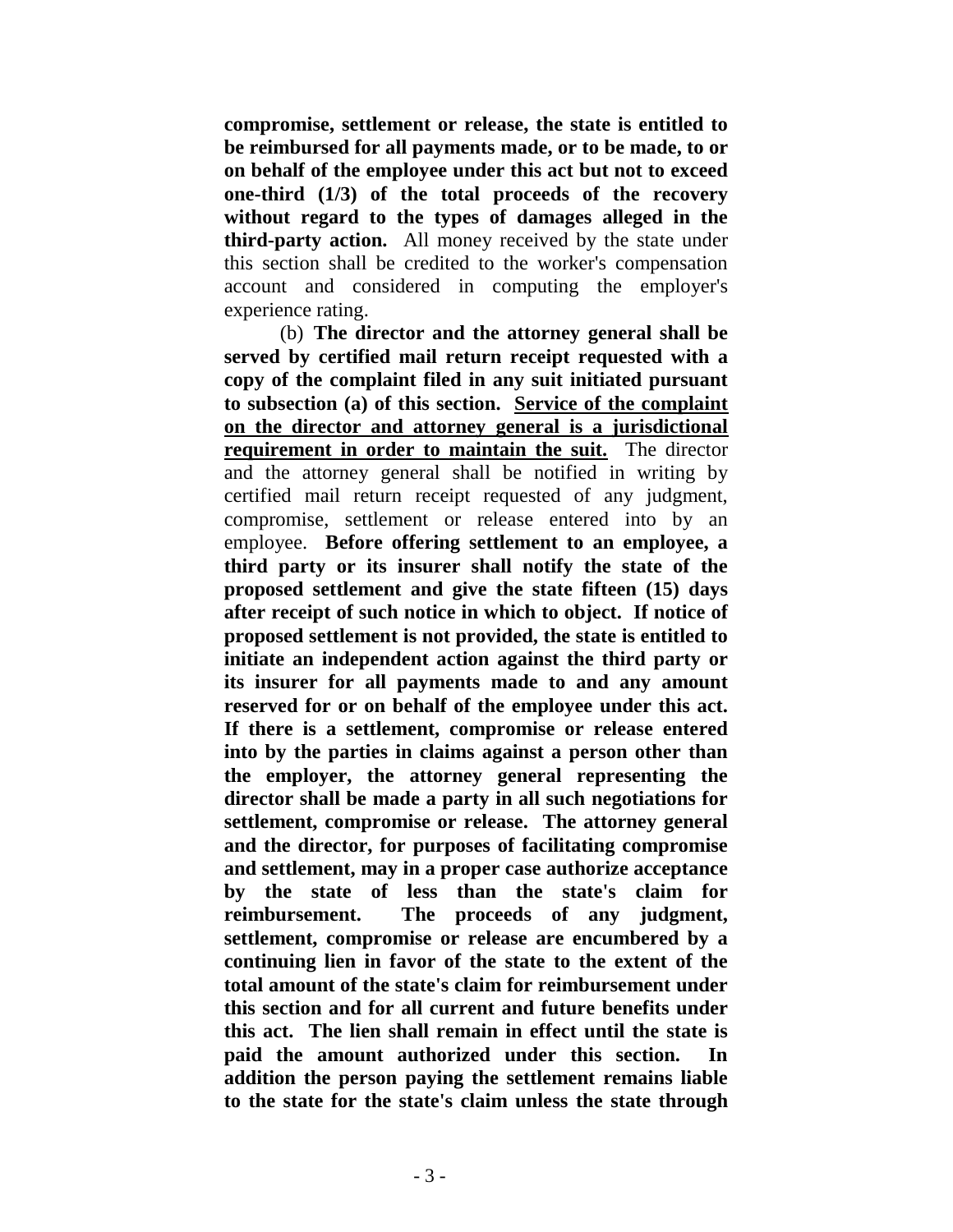**the attorney general signs the release prior to payment of an agreed settlement**.

(c) If the injury causes the death of the employee, the rights and remedies in this section inure to and the obligations are binding upon the personal representative of the deceased employee for the benefit of his dependents.

(d) **Any attorney who fails to notify the director and attorney general of any settlement or fails to ensure the state receives its share of the proceeds of any settlement or judgment under subsection (a) of this section shall be reported to the grievance committee of the Wyoming state bar.**

(e) **At any time before the statute of limitation bars an employee or his estate from commencing a claim for personal injury or wrongful death, and upon the unsolicited written request of the employee or estate, the department may commence such an action on behalf of the employee or his estate.** From any amounts recovered under this subsection, the state is entitled to an amount equal to all sums awarded as benefits to the employee or his estate and all anticipated future medical costs. Any excess recovery shall be paid to the injured employee or his estate.

(f) **The department** or employer **shall have an additional six (6) month limitation period beyond the date on which the employee or his estate is barred under the statute of limitations from commencing a claim for personal injury or wrongful death, in which to commence such an action on behalf of the employee or his estate. From any amounts recovered under this subsection, the state is entitled to an amount equal to all sums awarded as benefits to the employee or his estate, all anticipated future medical costs and all costs of litigation. Any excess recovery shall be paid to the injured employee or his estate**.

(g) For purposes of subsections (e) and (f) of this section, nothing in this section prohibits any third party from reimbursing the worker's compensation account for medical or temporary total disability costs without prejudice prior to any judgment, settlement or release. [Emphases added.]

[¶8] The Haneys did not serve copies of the complaint on the Wyoming Attorney General or the Director of the Department of Employment in the manner required by § 27-14-105(b). However, as noted above, both the attorney general and the department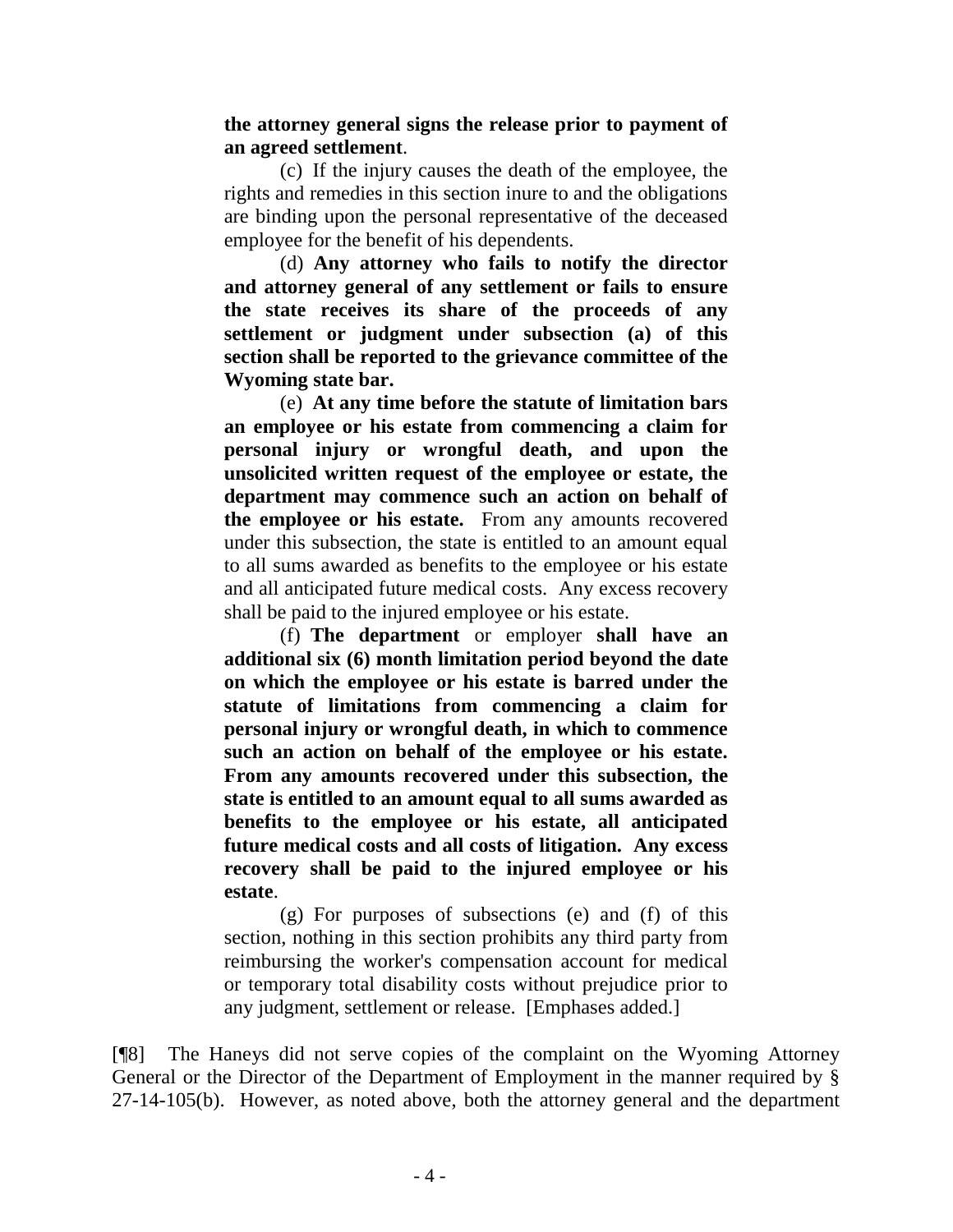received actual written notice of the Haneys' lawsuit. On October 26, 2005, the district court granted DRM's motion to dismiss. In its decision letter, the district court wrote:

> Having "indulged leniency to respondent's affidavits," and after looking at the record from the viewpoint most favorable to [the Haneys] and affording them of all favorable inferences to be drawn from the facts contained in the affidavits and exhibits, it appears that [the Haneys] sent by regular mail copies of the summons and complaint in this matter to the attorney general and the Division.

> If that were all that the law required, the court would conclude that it has jurisdiction. However, the statutory language is specific and unambiguous with respect to this matter. Under the clear language of the statute this court does not obtain jurisdiction over any case unless notice is provided to both the attorney general and the Division via *certified mail return receipt requested*. In other words, constructive notice – or even actual notice improperly effectuated – is insufficient.

> [The Haneys] have attempted to show compliance with what might be termed "the spirit" of the statute, i.e., they provided evidence tending to show that the attorney general and the Division probably had notice of their lawsuit. And, for the purposes of this matter the court assumes that [the Haneys] mailed, via regular United States mail, the complaint and summons to the statutorily required parties.

> As a matter of law, this court must find that the notice provided by [the Haneys] in this instance is insufficient.

> The provisions of Wyoming Statute § 27-14-105(b) are analogous to statutory claims presentment requirements, which the Wyoming Supreme Court has continually and virtually without exception determined to be conditions precedent. See, e.g., *Wooster v. Carbon County School Dist. No. 1*, 2005 WY 47, 109 P.3d 893 (Wyo. 2005). The Act's provisions are designed to provide a mechanism that will ensure the preservation of the rights maintained by the State of Wyoming. *Terex*, ¶ 9. Therefore, strict compliance with the statutory provisions is required.

#### **CONCLUSION**

The provisions of the Act are to be viewed as a "sword" for use by the State of Wyoming, and not as a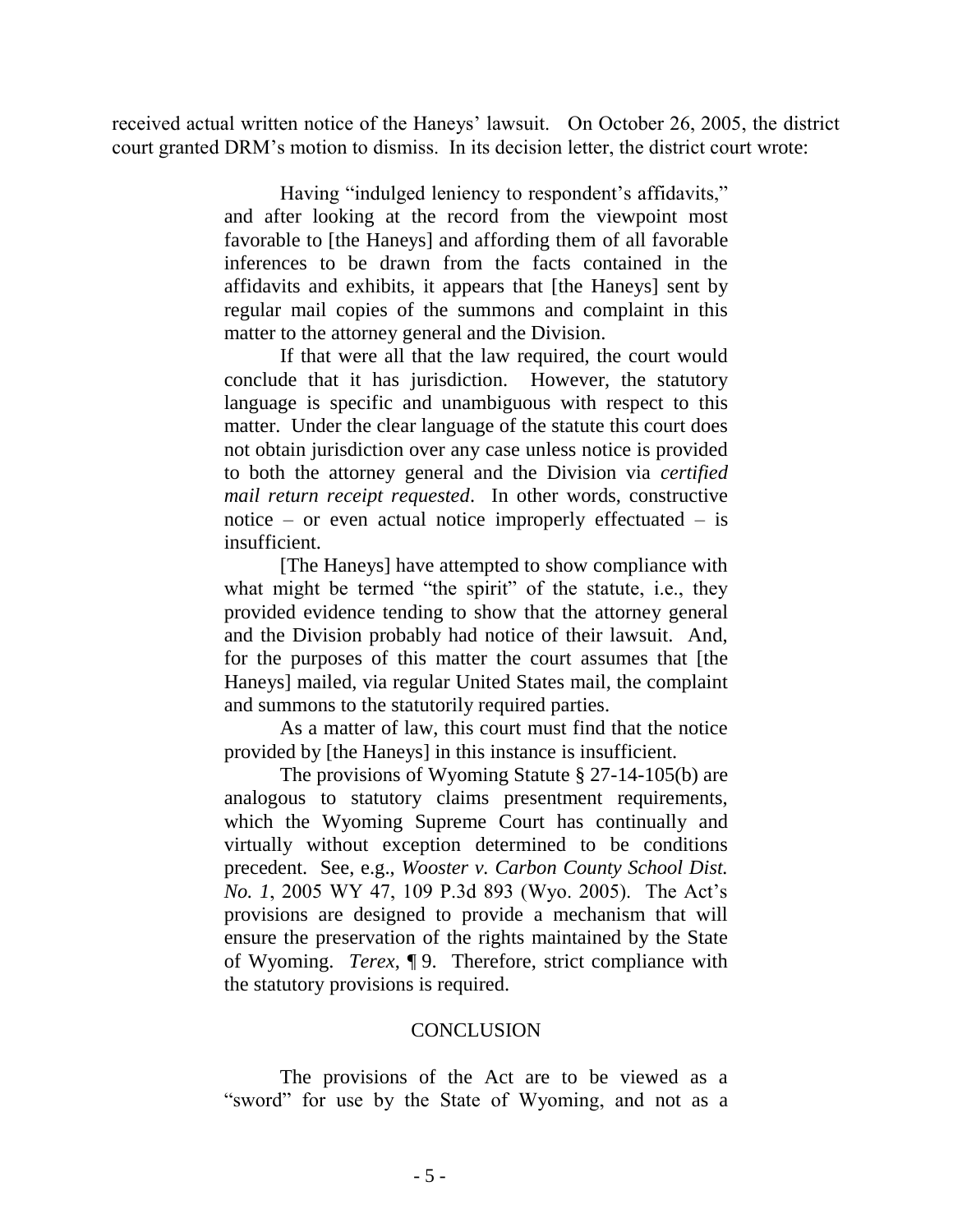"shield" for third party tortfeasors. See *Terex*, ¶ 9. Notwithstanding, the statutory requirements for notice are clear and unambiguous. Here, [the Haneys] failed to demonstrate compliance and their arguments that notice was provided via alternative means, while garnering [the] sympathy of this court, are legally unpersuasive.

Because [the Haneys] failed to strictly comply with the statutory conditions precedent to undertaking the matter, this court is deprived of subject matter jurisdiction. [DRM's] motion to dismiss must be, and hereby is, *granted*. [113-14]

[¶9] The Haneys filed their notice of appeal challenging that order on November 3, 2005.

[¶10] On October 31, 2005, the Haneys refiled their complaint in a form which did comply with § 27-14-105. DRM filed a motion to dismiss asserting that the statute of limitations had run on the Haneys' personal injury action. The district court certified the questions that we have agreed to answer in an order entered on March 27, 2006.

### **ISSUES – Case No. 05-279**

[¶11] In Case No. 05-279, the Haneys raise this issue:

In a case involving personal injuries to an employee covered by worker's compensation against third party tortfeasors where notice to the State of Wyoming is required under W.S. § 27-14-105(b), did the district court err in dismissing the case when the State received a copy of the complaint by regular mail, rather than certified mail return receipt requested?

DRM restates the issue thus:

Where [Mrs. Haney] suffered bodily injuries within the scope of her employment with a contributing employer, and where she then received Wyoming Worker's Compensation benefits for those injuries, did the district court properly dismiss her personal injury complaint for lack of subject matter jurisdiction where [the Haneys] failed to comply with the statutory requirement that they serve the Director and [the] Attorney General with copies of their complaint by certified mail, return receipt requested, pursuant to Wyo. Stat. Ann. §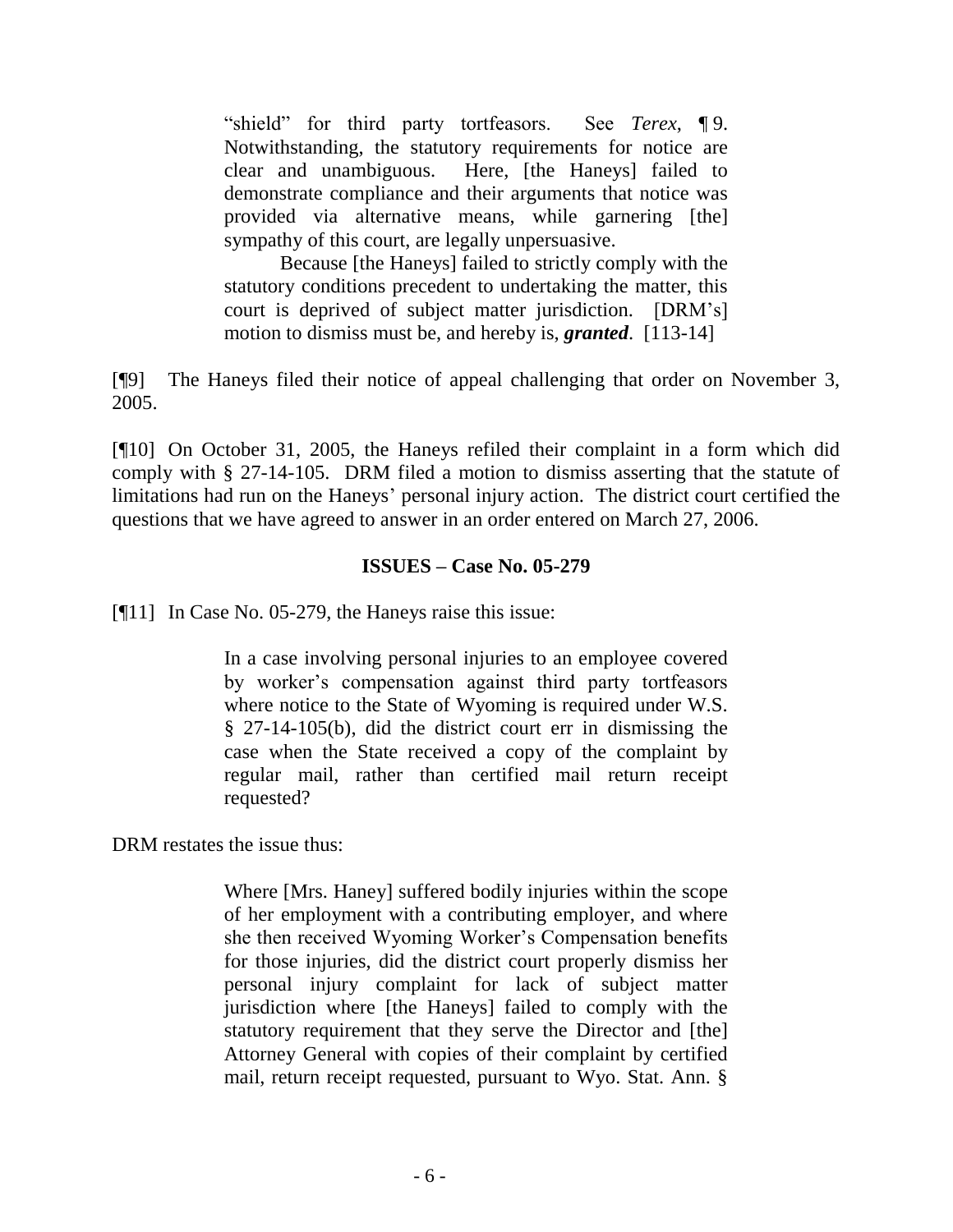27-14-105(b) and *Terex Corporation v. Hough*, 2002 WY 112, 50 P.2d 317 (Wyo. 2002)?

### **DISCUSSION**

### **Standard of Review**

[¶12] The district court ruled as a matter of law that the Haneys' complaint should be dismissed for lack of subject matter jurisdiction. This presents a question of law which we review *de novo*. *Anderson v. Hernandez*, 2005 WY 142, ¶ 6, 122 P.3d 950, 951 (Wyo. 2005). By *de novo*, we mean that we evaluate the propriety of a dismissal by employing the same standards and by examining the same material as did the district court, without a presumption of correctness as to the conclusions reached below. *Askvig v. Wells Fargo Bank*, 2005 WY 138, ¶ 11, 121 P.3d 783, 787 (Wyo. 2005).

# **Was Actual Receipt of Notice of the Lawsuit Adequate in Light of the State's Interest in this Litigation**

[¶13] The Haneys contend that a judicious reading of the statute bears out that it was enacted primarily for the benefit of the State of Wyoming's worker's compensation fund, as well as for employers who might residually benefit from its effect. Thus, their argument continues, it is an absurd result to require dismissal on jurisdictional grounds, because the legislative intention must logically have been to preserve the State's interest in the litigation by depriving the district court of jurisdiction only of the State's interest, not the litigation as a whole. If the Haneys are successful in their suit against DRM, then it is possible that the worker's compensation fund will be reimbursed for all monies paid to Mrs. Haney by worker's compensation on behalf of her employer (as well as future such benefits), and the employer's experience rating will be adjusted accordingly (resulting in a savings to the employer).

[¶14] The State has not directly participated in this matter. However, its indirect involvement to date appears to have been contrary to the best interest of the State. The State is entitled to its recovery whether the injured employee recovers "out of court," or by formal judgment or settlement in the context of litigation. The legislature's decision to require that service be accomplished by certified mail, on the attorney general and the department, "a jurisdictional requirement in order to maintain the suit," is not designed to protect tortfeasors from suit by an injured employee, but only to protect the State's interest in its share of any recovery. See, *Terex Corporation v. Hough*, 2002 WY 112, 50 P.3d 317, 321-22 (Wyo. 2002) (citing *Streeter v. Amerequip Corp.*, 968 F.Supp. 624 (D. Wyo. 1997; and overruling the substance of *Makinen v. PM PC*, 893 P.2d 1149 (Wyo. 1995)). Even several weeks before the original filing of the Haneys' case, the attorney general was aware that this matter was in the offing. Yet, the attorney general never became proactive in safeguarding the State's rather significant interest in it. Indeed, the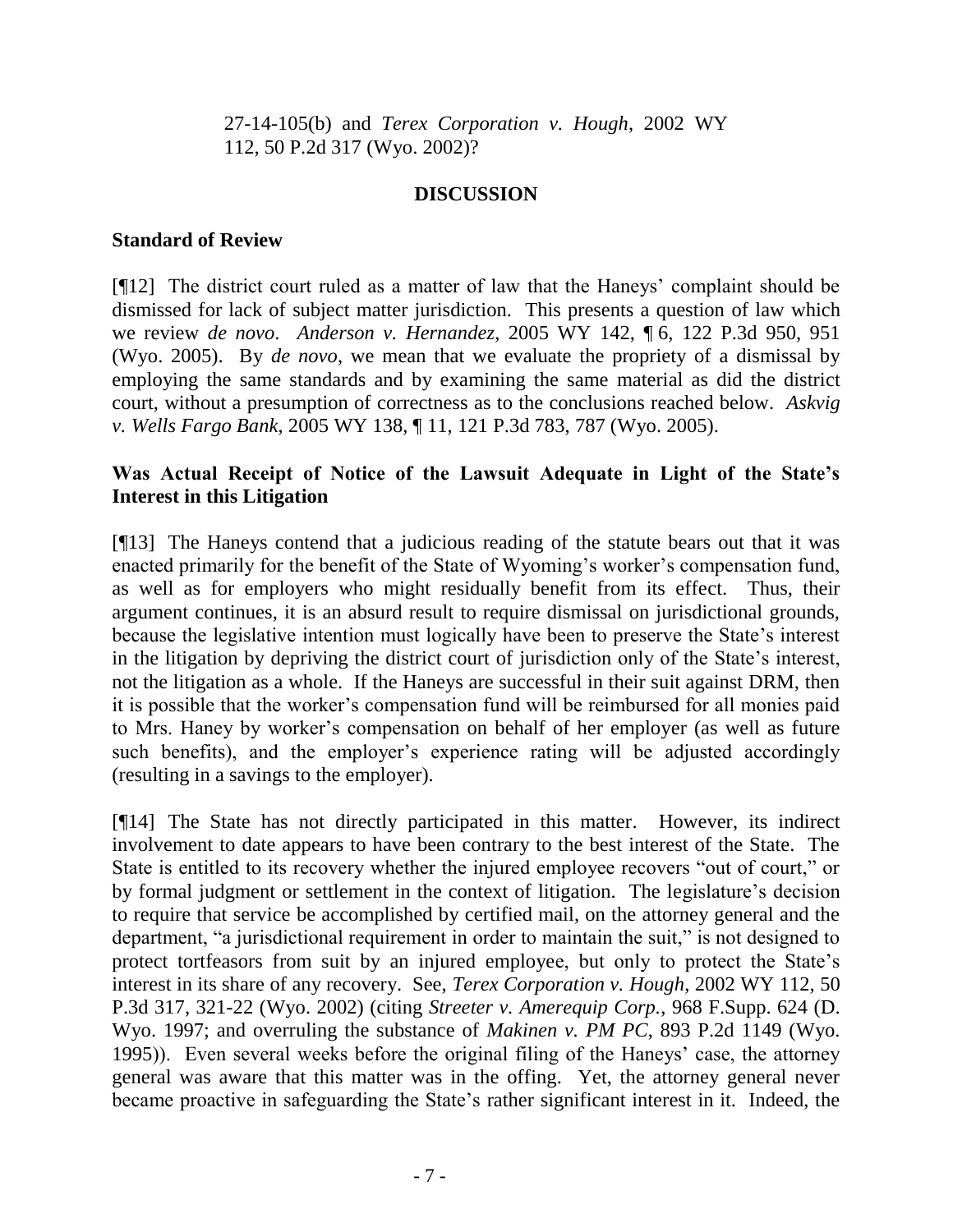attorney general at first sided with DRM, even though that position turned out to be contrary to the facts extant.

[¶15] In *Terex* we also decided that, although § 27-14-105(b) imposed no time limit in which service on the attorney general and the director had to be accomplished, a reasonable time needed to be prescribed. We turned to an analogous rule, W.R.C.P. 3(a), and concluded that such service must be achieved within sixty days of the filing of the complaint. W.R.C.P. 3(b) provides:

> (b) *When Commenced*. -- For purposes of statutes of limitation, an action shall be deemed commenced on the date of filing the complaint as to each defendant, if service is made on the defendant or on a co-defendant who is a joint contractor or otherwise united in interest with the defendant, within 60 days after the filing of the complaint. If such service is not made within 60 days the action shall be deemed commenced on the date when service is made. The voluntary waiver, acceptance or acknowledgment of service, or appearance by a defendant shall be the same as personal service on the date when such waiver, acceptance, acknowledgment or appearance is made. When service is made by publication, the action shall be deemed commenced on the date of the first publication.

[¶16] Service was not accomplished until more than sixty days after filing of the complaint. Thus, under *Terex*, this action was not deemed commenced until service was actually perfected. As it turns out, that was after the expiration of the statute of limitations and, therefore, this action arguably is barred by the statute of limitations.

[¶17] The Haneys ask that we treat their notices to the attorney general and the director as substantial compliance. In light of our precedents, and the nature of the requirement set out in § 27-14-105(b), we decline to treat the notices at issue here as "substantial compliance." See, e.g., *Lavatai v. State*, 2005 WY 133, ¶ 8, 121 P.3d 121, 124 (Wyo. 2005); *Bell v. Schell*, 2004 WY 153, ¶¶ 31-39, 101 P.3d 465, 475-77 (Wyo. 2004) (holding that statutory "conditions precedent" or standards characterized as "jurisdictional" cannot be surmounted by logic or reason).

[¶18] Because of these circumstances, we affirm the district court's order dismissing the complaint.

# **ISSUES – Case No. 06-69**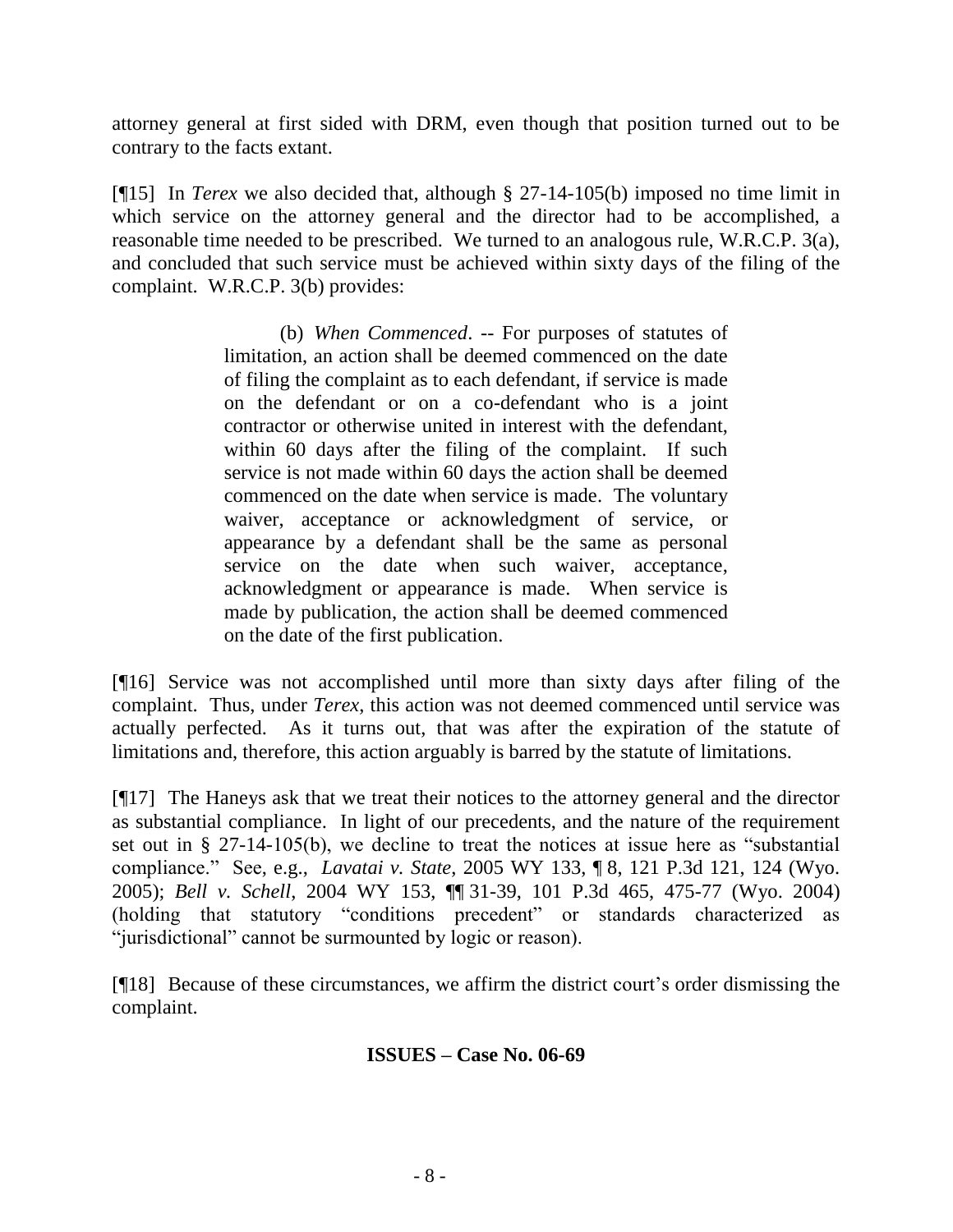[¶19] In our *Notice of Agreement to Answer Certified Questions*, entered on April 4, 2006, we articulated the questions to be answered as follows:

> 1. Does the savings statute, Wyo. Stat. Ann. § 1-3- 118, apply to allow a plaintiff to refile a personal injury case which was filed within the time afforded by Wyo. Stat. Ann.  $§ 1-3-105(a(iv)(c)$  (four years) of the accident, but which was eventually dismissed without prejudice for lack of subject matter jurisdiction, where the action is refiled within one year of the dismissal of the original action but not within four years of the date of the action causing the injury?

> 2. Rule 3(a) of the Wyoming Rules of Civil Procedure states that "[a] civil action is commenced by filing a complaint with the court." For the purposes of invoking the savings statute, is a lawsuit "commenced" by mere filing, even where, as here, a court does not have subject matter jurisdiction within the statutory period for the bringing of the action?

### **DISCUSSION**

[¶20] First we are called upon to determine whether Wyoming's savings statute operates so as to "save" the Haneys' refiled complaint from also being dismissed. Their complaint was refiled on October 31, 2005, and, thereafter, properly served on the attorney general and the department. Wyo. Stat. Ann. § 1-3-118 (LexisNexis 2005) provides:

> If in an action commenced in due time a judgment for the plaintiff is reversed, or if the plaintiff fails otherwise than upon the merits and the time limited for the commencement of the action has expired at the date of the reversal or failure, the plaintiff, or his representatives if he dies and if the cause of action survives, may commence a new action within one (1) year after the date of the failure or reversal. This provision also applies to any claim asserted in any pleading by a defendant.

[¶21] In this case, if this statute does apply, then the Haneys had one year in which to commence a new action (the action which we have characterized as having been refiled). That year began to run from the date on which the district court dismissed their original action, i.e., October 26, 2005. Of course, the action that they commenced on October 31, 2005, readily meets that deadline. Because that action was commenced anew and is now pending in the district court, we need not decide here whether or not this opinion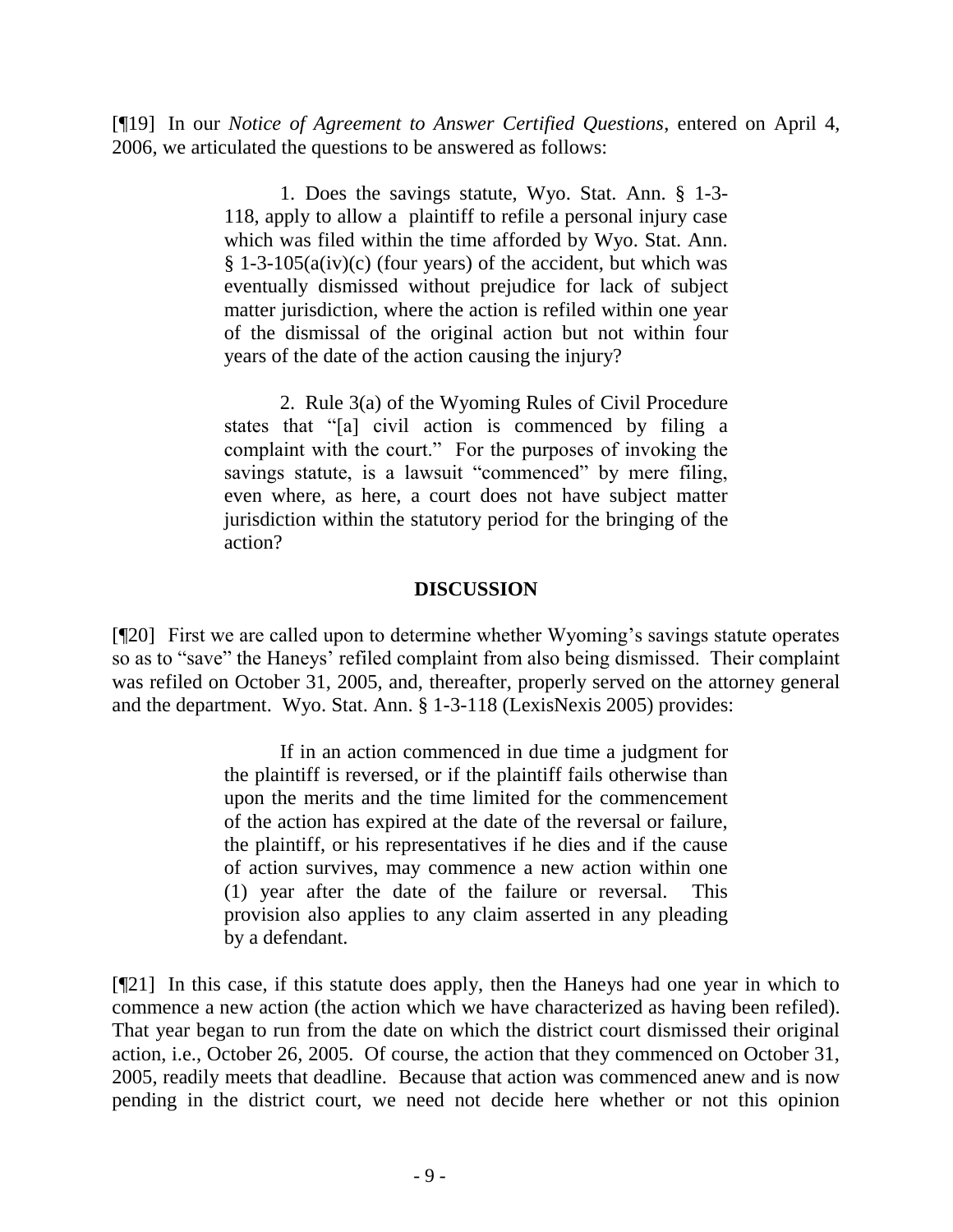affirming the district court, but answering this certified question, would also cause that one-year time period to commence again on the date the mandate issued in these consolidated matters.

[¶22] Here, the Haneys' original complaint was filed in due time. It failed other than "on the merits," and the applicable "time limited for the commencement of the action ha[d] expired at the date of the...failure." Therefore, they may commence a new action within one year after the date of the failure of their original action. That is the teaching of *Clause v. Columbia Savings and Loan Association*, 16 Wyo. 450, 95 P. 54, 58-60 (1908) and our very recent opinion in *Hoke v. Motel 6 Jackson*, 2006 WY 38, ¶¶ 12-20, 131 P.3d 369, 376-80 (Wyo. 2006) (quoting *Rosa v. Cantrell*, 705 F.2d 1208 (10<sup>th</sup> Cir 1982), certiorari denied, 464 U.S. 821, 104 S.Ct. 85, 78 L.Ed.2d 94 (1983)).

[¶23] In *Hoke*, we concluded that the benefits of the savings statute did not rescue Hoke from her plight, but we did so for reasons that are not applicable to the Haneys' circumstances. In *Hoke*, we ascertained that her case differed from the *Rosa* case in that, in *Rosa* the defendant had deliberately attempted to avoid service. The instant case differs from both *Hoke* and *Rosa* in that all parties entitled to notice of the lawsuit were given ample notice of it. What was lacking was not notice, but only the quality of the notice. However, the pivotal difference here is that the district court had jurisdiction of this case at the time the case was filed. Section 27-14-105(b) is unambiguous in its language that "service of the complaint on the director and attorney general is a jurisdictional requirement in order **to maintain** the suit." Had the attorney general and the director been served by certified mail, return receipt requested, within the sixty days mandated by *Terex*, then all would have been well and the suit could have been maintained (i.e., the suit was not void ab initio). There is no concern here that the action was not ever commenced, because we determined in *Terex* that a plaintiff has sixty days to meet the requirement of § 27-14-105. Thus, the "jurisdictional" issue at stake here is not one of traditional subject matter jurisdiction (it cannot be gainsaid that the district court is the proper court in which to file a suit premised on § 27-14-105), and it is certainly not one of personal jurisdiction. Moreover, we must also keep in mind that the service rules only speak in terms of service on a "defendant," and certainly no argument can be made here that the State is in any way a defendant. Indeed, if the State were to be categorized, it is most like a plaintiff in these circumstances.

[¶24] In light of our discussion above, we find it unnecessary to answer the second certified question.

# **CONCLUSION**

[¶25] We affirm the district court's order in Case No. 05-279. In Case No. 06-69, we answer the first certified question "yes." The savings statute, Wyo. Stat. Ann. § 1-3-118, does apply to allow a plaintiff to refile a personal injury case which was filed within the